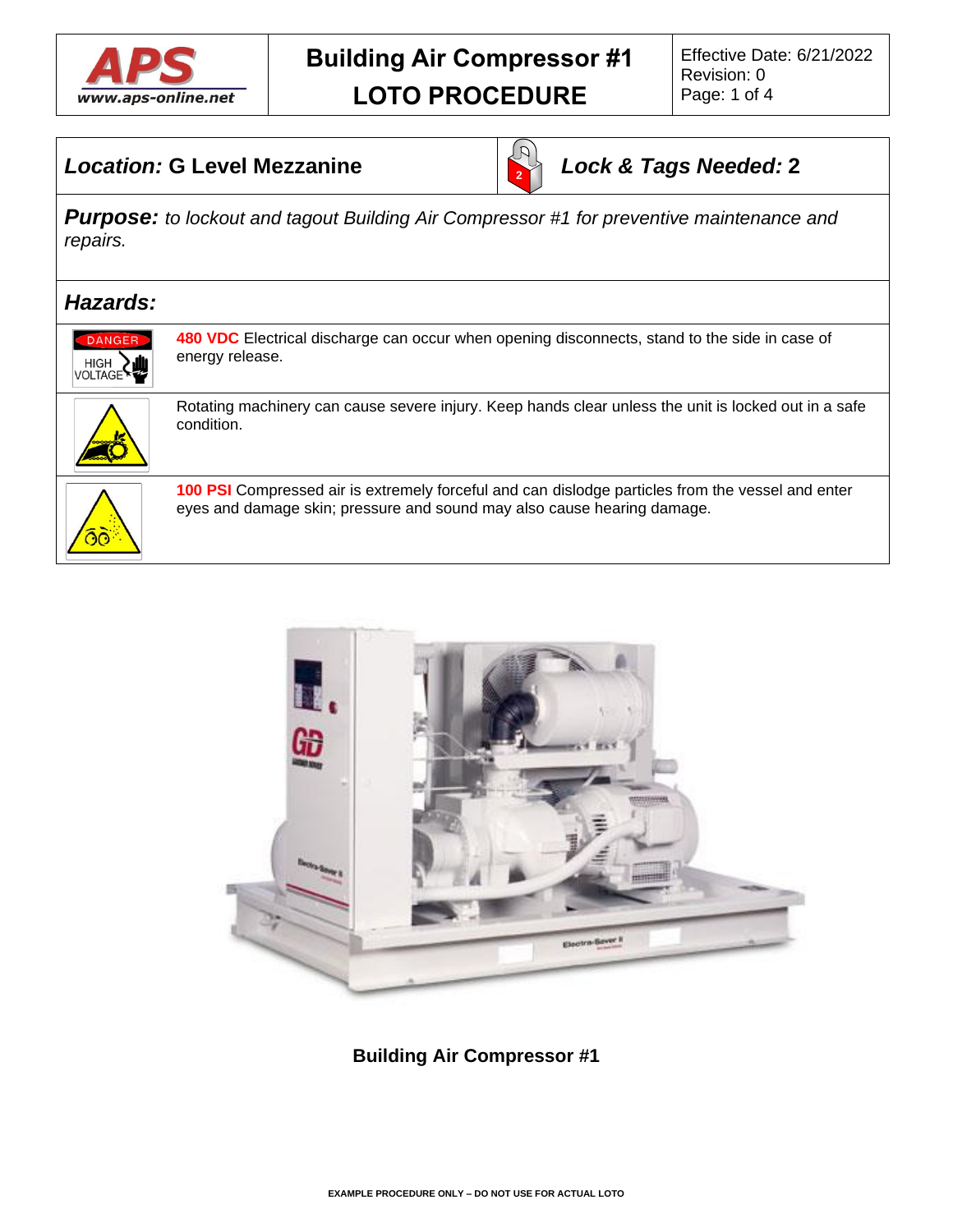

| <b>Steps</b>                                                                                                                                                                         | <b>Key Points</b>                                                                                                                                                                                                                              |
|--------------------------------------------------------------------------------------------------------------------------------------------------------------------------------------|------------------------------------------------------------------------------------------------------------------------------------------------------------------------------------------------------------------------------------------------|
| <b>Prepare for Shutdown</b>                                                                                                                                                          |                                                                                                                                                                                                                                                |
| 1. Notify the affected employees and identify<br>the energy sources.                                                                                                                 |                                                                                                                                                                                                                                                |
| <b>Shut Down Equipment</b>                                                                                                                                                           |                                                                                                                                                                                                                                                |
| 2. Shut down BAC-1 via the Building<br>Automation System (BAS).<br>Turn off BAC-1 by pressing the stop/reset<br>3.<br>button on the control panel.<br>Press the E-stop button.<br>4. | Stop/Reset<br>Building<br>Air Compressor<br>No. 1<br><b>RDNER DENVER</b><br>HIGH<br>STOP/RESET<br>TEMPERATURE<br>CONSTANT<br>MOTOR<br>RUN<br>OVERLOAD<br>CHANGE<br>AUTO LEAD<br>SEPARATOR<br>CHANGE<br>AUTO LAG<br><b>AIR FILTER</b><br>E-Stop |
| <b>Lockout Equipment</b>                                                                                                                                                             |                                                                                                                                                                                                                                                |
| 5. Open the compressor #1 electrical<br>disconnect on the local disconnect panel.<br>Apply lock and tag to disconnect.<br>6.                                                         | RUILDING AL<br><b>Disconnect</b><br>Located to the left of compressor. Control power is                                                                                                                                                        |
|                                                                                                                                                                                      | fed from a plug to a 120 VAC outlet behind<br>compressor.                                                                                                                                                                                      |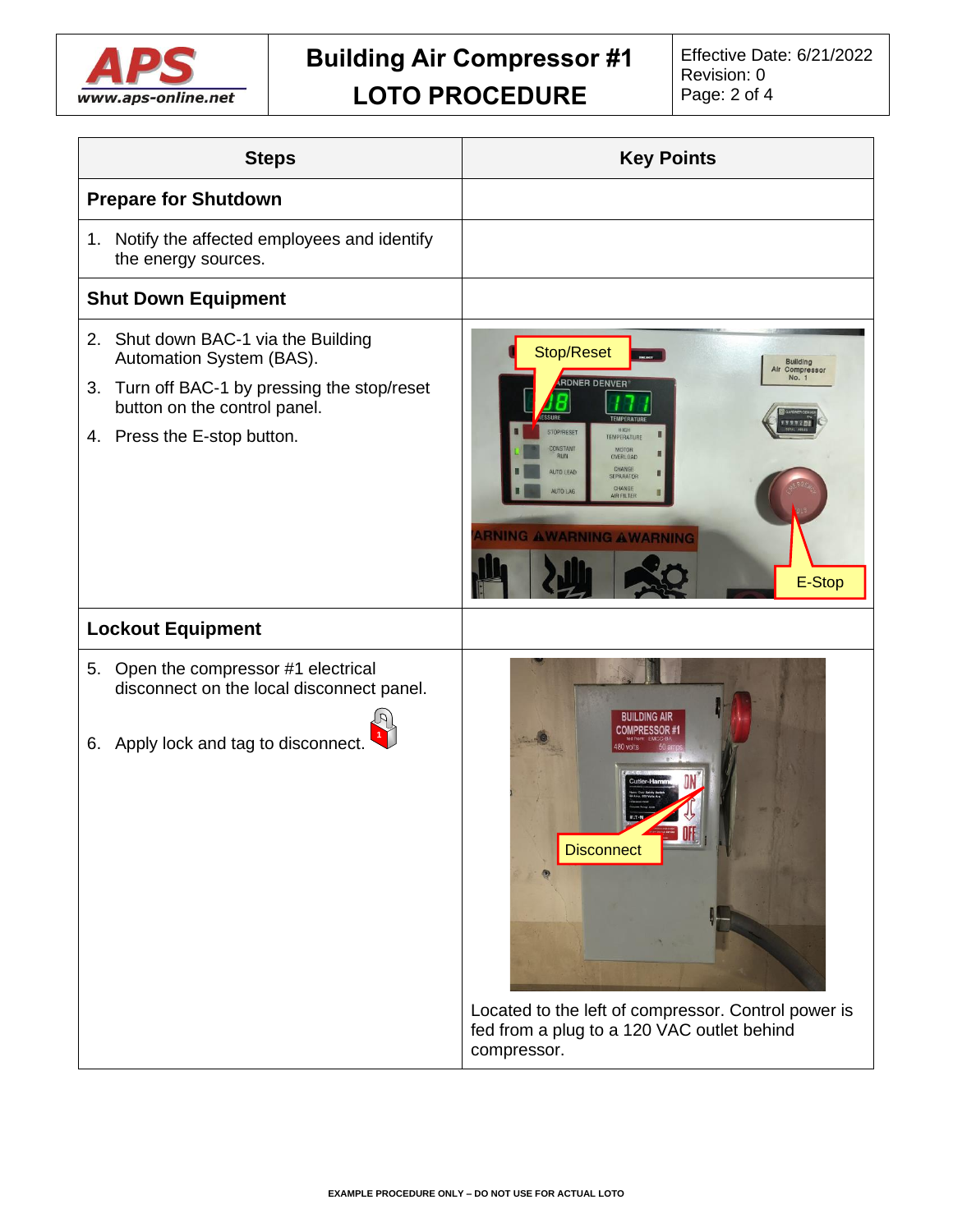

# **Steps Key Points** 7. Close the compressor outlet valve. 8. Apply lock and tag to valve. **2** Located above right of compressor. Outlet Valve

**CAUTION:** If electrical work is to be performed, an electrical zero energy state needs to be verified by a qualified person. Per NFPA 70E, you shall use PPE and established boundaries to protect against arc flash to verify a zero energy state.

| <b>Remove Stored Energy</b>                               |                                                                   |
|-----------------------------------------------------------|-------------------------------------------------------------------|
| 9. Vent system pressure by opening the<br>blowdown valve. | TUT <sub>1</sub><br><b>ZEKS</b><br><b>Blowdown</b><br>Valve       |
| <b>Verify Isolation</b>                                   |                                                                   |
| 10. Attempt to restart BAC-1 at the control<br>panel.     | Maintenance can commence once the equipment<br>has been verified. |